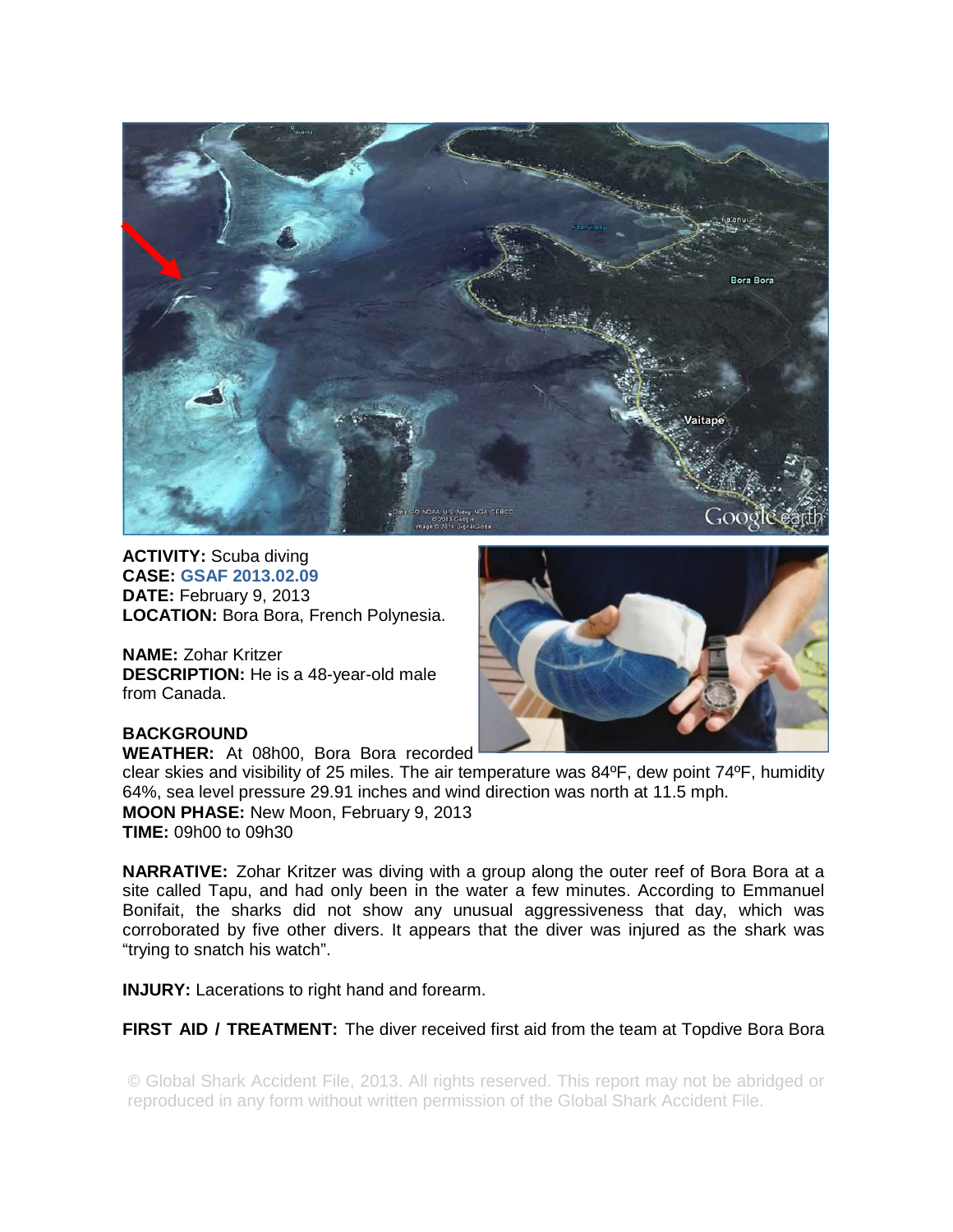Dive Center, and the clinic on Vaitape, Bora Bora Then he was transported by helicopter to Tahiti for surgery at Ta'aone Hospital.

**SPECIES:** According to the diver, the incident involved a sicklefin lemon shark, *Negaprion acutidens.*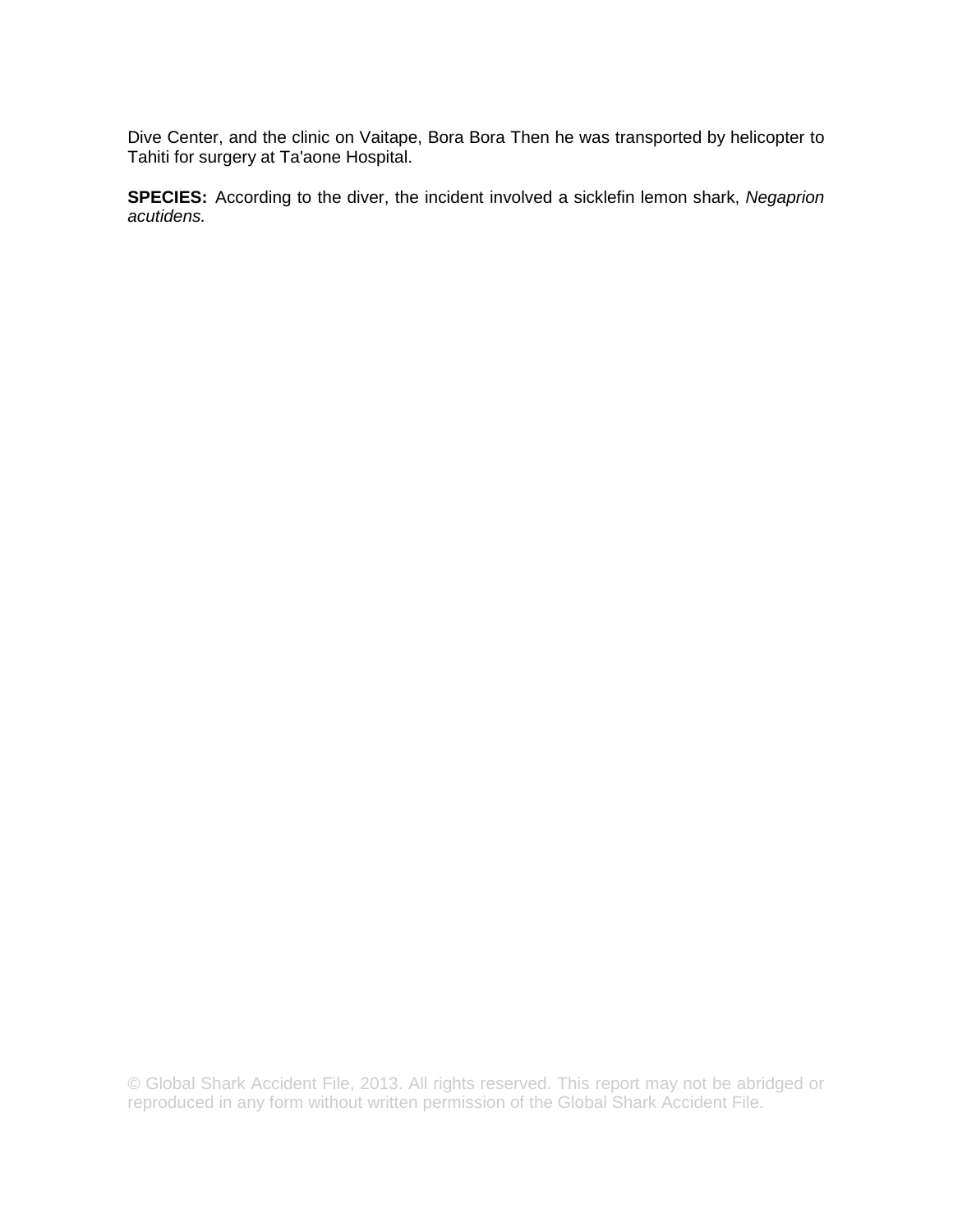#### *Polynésie. L'attaque de requin à Bora Bora prise très au sérieux Sorties requin-citron suspendues*

*Le 9 février, un requin-citron a mordu la main d'un touriste canadien lors d'une plongée à Bora Bora, apparemment attiré par sa montre. En attendant de comprendre pourquoi, la direction des centres de plongée Topdive a décidé de suspendre les sorties requincitron.* 

*«Les plongées sur les sites d'observation des requins citron ont été suspendues jusqu'à nouvel ordre, a confirmé lundi, Emmanuel Bonifait, responsable marketing à Topdive. Nous attendons que des plongeurs spécialisés, et qui connaissent très bien cette espèce, aillent observer ces spécimens afin d'essayer de comprendre les raisons de ce* 



*Zohar Kritzer avait été grièvement blessé au bras droit après qu'un requin-citron eut, selon les premières observations, tenté de s'emparer de sa montre de plongée. Photo La Dépêche de Tahiti*  Zohar Kritzer was seriously wounded in the right arm after a shark took a lemon, according to preliminary observations, tried to seize his diving watch. Photo Dispatch Tahiti

*comportement le jour de l'accident. »* 

*Le 9 février, vers 9 h 30, Zohar Kritzer, un Canadien de 48 ans avait été grièvement blessé à l'avant-bras, quelques minutes à peine après son immersion avec un groupe de plongeurs, lors d'une plongée classique en bouteilles, le long du récif extérieur de Bora Bora, sur le site appelé Tapu.* 

*Inexpliquée. Après avoir reçu les premiers soins par l'équipe du centre de plongée Topdive Bora Bora, puis par le dispensaire de l'île, le plongeur avait été transporté vers Tahiti pour y être opéré à l'hôpital de Taaone. Il devra suivre une longue rééducation de plusieurs mois pour retrouver la complète motricité de sa main droite.* 

*Une attaque qui reste à ce jour inexpliquée, d'autant plus que les requins ne faisaient manifestement preuve d'aucune agressivité particulière, ce jour-là. « Topdive est en Polynésie française depuis 1998 et, en 15 ans, ce qui représente des dizaines de milliers de plongées, c'est une première, poursuit Emmanuel Bonifait. Le spécimen n'était pas agressif. Cinq témoignages de plongeurs nous ont permis d'exclure tout comportement de frénésie. Il semble réellement que ce requin citron a blessé le plongeur en tentant de lui arracher sa montre. »* 

*Le centre de plongée qui envisageait même, hier, de remonter l'accident à la société Casio, concepteur de la montre de plongée portée par le touriste, dans l'hypothèse où ce modèle, en tant que tel, pourrait avoir attiré le squale.* 

*« Nous vendons du loisir. Il est hors de question de mettre nos clients en danger, y compris nousmêmes ! », avance Emmanuel, qui veut par ailleurs en savoir plus sur l'attrait éventuel de ces animaux pour tel ou tel équipement de plongée.*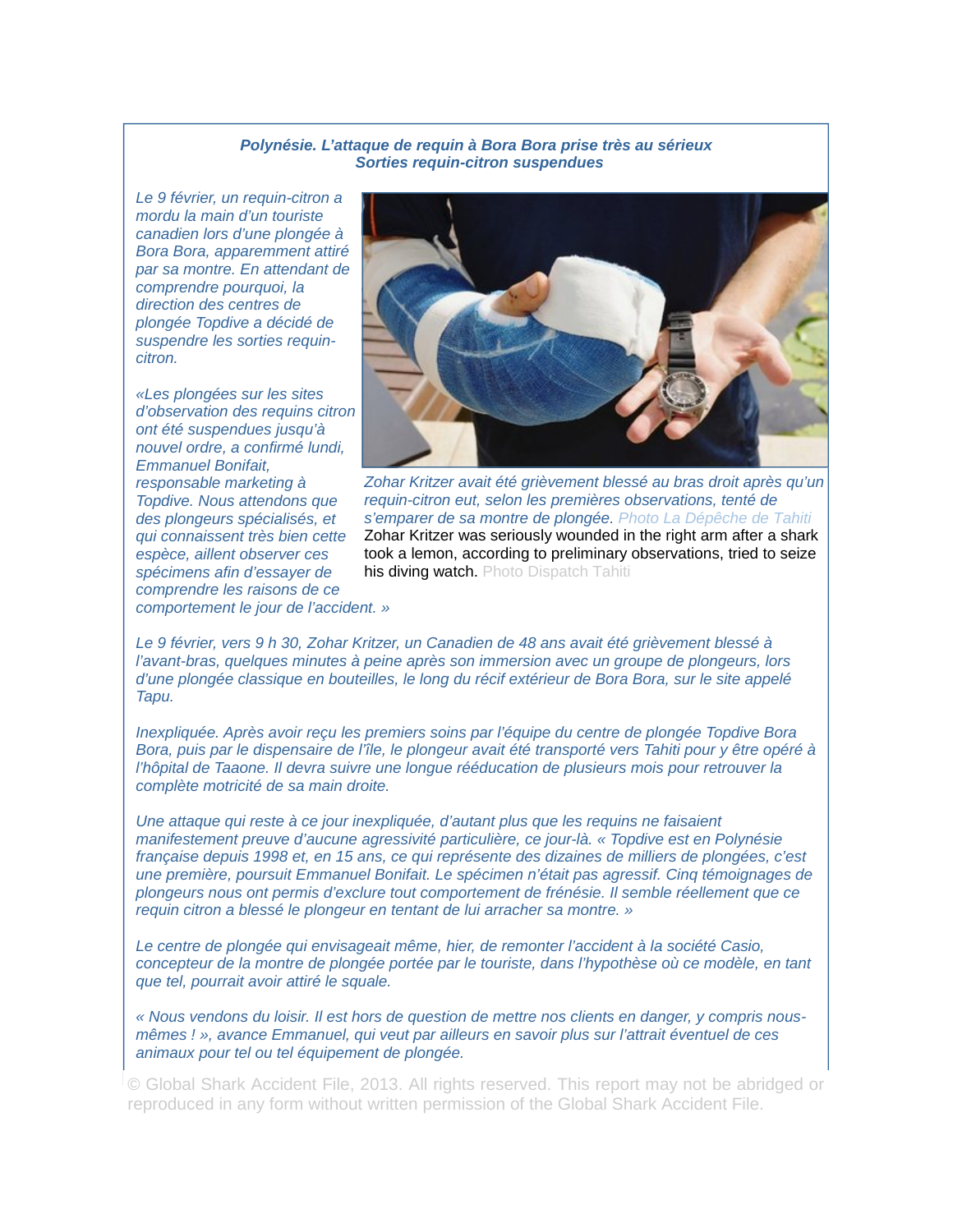*Tuamotu. S'il s'agit de la première attaque dans le cadre d'une plongée, ce n'est pas la première*  fois qu'un requin-citron s'en prend à un être humain en Polynésie. Le 4 août dernier, Téophane, *pêcheur sous-marin, a été mordu grièvement à l'épaule par un requin-citron, à Kaukura, aux Tuamotu. Ce jour-là, après avoir harponné deux poissons dans une eau trouble, il voit un requin gris qui lui tourne autour. Téophane tire une flèche dans sa direction pour le faire fuir. Mais alors qu'il est occupé à réarmer son fusil, il est surpris par un imposant requin-citron d'une longueur de 2,5 à 3 mètres. Mordu à l'épaule, le pêcheur perd son masque et une palme. Il parvient difficilement à regagner le bateau, nageant avec son seul bras valide. Heureusement, le squale n'est pas revenu à la charge.* 

*Généralement peu agressif, la taille du requin-citron (deux à trois mètres) le rend potentiellement dangereux pour l'homme. Les attaques de requin sont rarissimes en Polynésie, et s'il y en a, elles ne sont pas forcément rapportées à la presse. Toutefois aucune attaque n'a fait de morts à ce jour.* 

#### **Polynesia. The shark attack in Bora Bora taken seriously Outputs lemon shark suspended**  *(Google translate)*

On 9 February, a lemon shark bit the hand of a Canadian tourist at a dive in Bora Bora, apparently attracted by his watch. Waiting to understand why the direction of the dive centers Topdive decided to suspend the outputs lemon shark.

"The dive sites of observation lemon sharks have been suspended until further notice, confirmed Monday, Emmanuel Bonifait, marketing manager at Topdive. We expect that specialized divers, who are very familiar with this species, go watch these specimens to try to understand the reasons for this behavior on the day of the accident. '

February 9, 9 am to 30 Zohar Kritzer, a Canadian 48-year-old was seriously wounded in the forearm, a few minutes after immersion with a group of divers during a scuba dive along the outer reef of Bora Bora on the site called Tapu.

**Unexplained.** After receiving first aid by the team of diving center Topdive Bora Bora, and the clinic on the island, the diver was transported to Tahiti for surgery at the hospital Taaone. It will take a long rehabilitation for several months to regain full traction with his right hand.

An attack that remains unexplained to this day, especially the sharks did clearly show any aggressiveness special that day. "Topdive is in French Polynesia since 1998, and in 15 years, which represents tens of thousands of dives, this is a first, says Emmanuel Bonifait. The specimen was not aggressive. Five testimonies of divers allowed us to exclude any behavior frenzy. It really seems that the lemon shark diver injured while trying to snatch his watch. '

The dive center which envisaged same yesterday, to trace the accident the company Casio, designer dive watch carried by tourists, assuming this model, as such, may have attracted the shark. "We sell hobby. It is out of the question to put our customers at risk, including ourselves! "Advance Emmanuel, who also wants to learn more about the potential appeal of these animals to a particular diving equipment.

Tuamotu. If this is the first attack in a dive, this is not the first time a lemon shark attacks a human being in Polynesia.

August 4, Téophane, spearfishing, was severely bitten in the shoulder by a shark, lemon, Kaukura,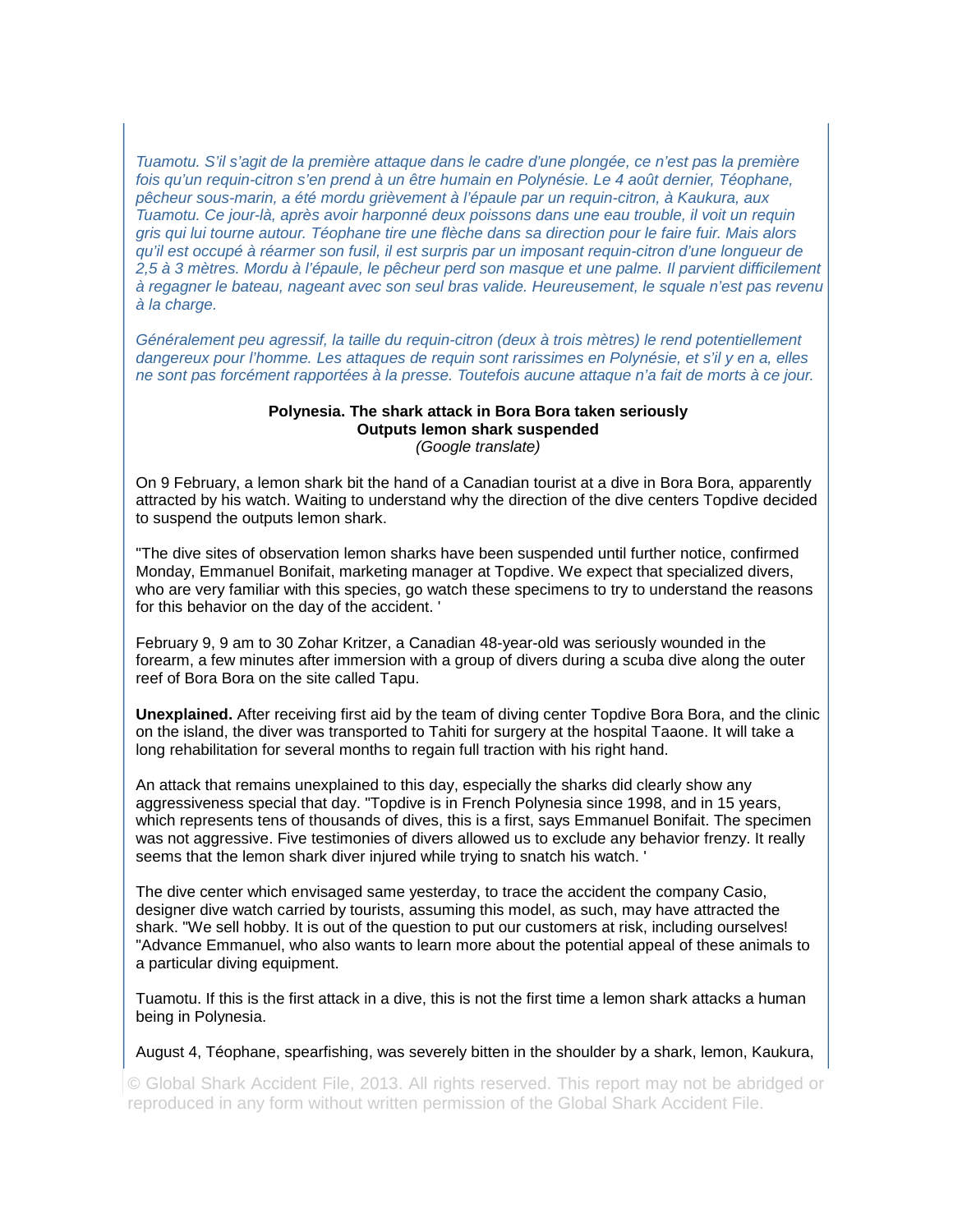the Tuamotus. That day, after spearing two fish in muddy water, he saw a gray shark that revolves around him. Téophane shoots an arrow in his direction to scare them away. But while he is busy rearming his gun, he is surprised by a huge lemon shark with a length of 2.5 to 3 meters. Bitten on the shoulder, the fisherman loses his mask and a palm. He finds it difficult to return to the boat, swimming with his one good arm. Fortunately, the shark is not returned to the charge.

Generally not aggressive, the size of a lemon shark (two to three meters) makes it potentially dangerous to humans. Shark attacks are rare in Polynesia, and if there are, they are not necessarily reported to the press. However, no attack was dead today.

**SOURCE:** Les Nouvelles caledonniennes, Thursday, February 21, 2013,

# **"Shark attack on Bora Bora dive! For real! I was there!"**

*Reviewed February 14, 2013* 

I am not kidding! I will NEVER dive with sharks again. First, Top Dive Bora Bora did NOT check if I had my certification with me (I didn't but I am PADI certified and should have had it with me) nor did they ask the 3 other people I was with if they had theirs. There were 9 divers on the boat with 2 dive masters.

We went to Tapu to dive with Lemon Sharks. The minute the boat stopped, the lemon sharks showed up. There were probably about 8 in the beginning. We split into 2 groups - 4 in mine and 6 in the other. Because one in my group had a hard time clearing on the way down, we were about 10-15 minutes behind.

We finally got to about 70 ft. The other group had gone one way, we went another. We had only been moving about 10 minutes when the other dive master showed up and we were told to "stop". The other DM was "talking" with ours and making signs that I wasn't familiar with. He left quickly. Our DM signaled to follow him and we headed back toward the line connected to the boat.

We were very confused when he told us to surface. The guy going up first stopped at 15 ft to decomp but the DM kept signaling to keep going and hurry. I noticed many ither sharks had shown up and were circling the boat but we still didn't realize what had happened (thank goodness!). Two of my group had gotten into the boat when I surfaced. I was waiting for a DM to come get my tank etc. like usual but no one was coming. I was trying to get up but there were big swells and I was knocked off the ladder several times (big bruises to show it). Finally I said "can someone help me?" And my friend came over and pulled me up, tank and all, saying " don't panic but a guy got bit".

Talk about WOW! Got on the boat and sure enough, a guy from the other group was sitting with an oxygen mask on and with his arm wrapped in a bandage, blood seeping through and dripping down.

After everyone got on board, we raced to Vaitape to drop the guy off. He was a guest on a cruise ship and an employee with the ship was with him. His dive partner had been behind him while diving and told us he had seen this shark start following him and it was like he was tracking him. The dive partner saw the attack. It bit through his dive watch which fell on the bottom (they were right above bottom) and the victim kept swimming! Didn't know he'd been bit until it started bleeding. The partner said it just layed open a big flap in his arm - to the bone! He didn't seem to be in much pain but I'm sure he was in shock.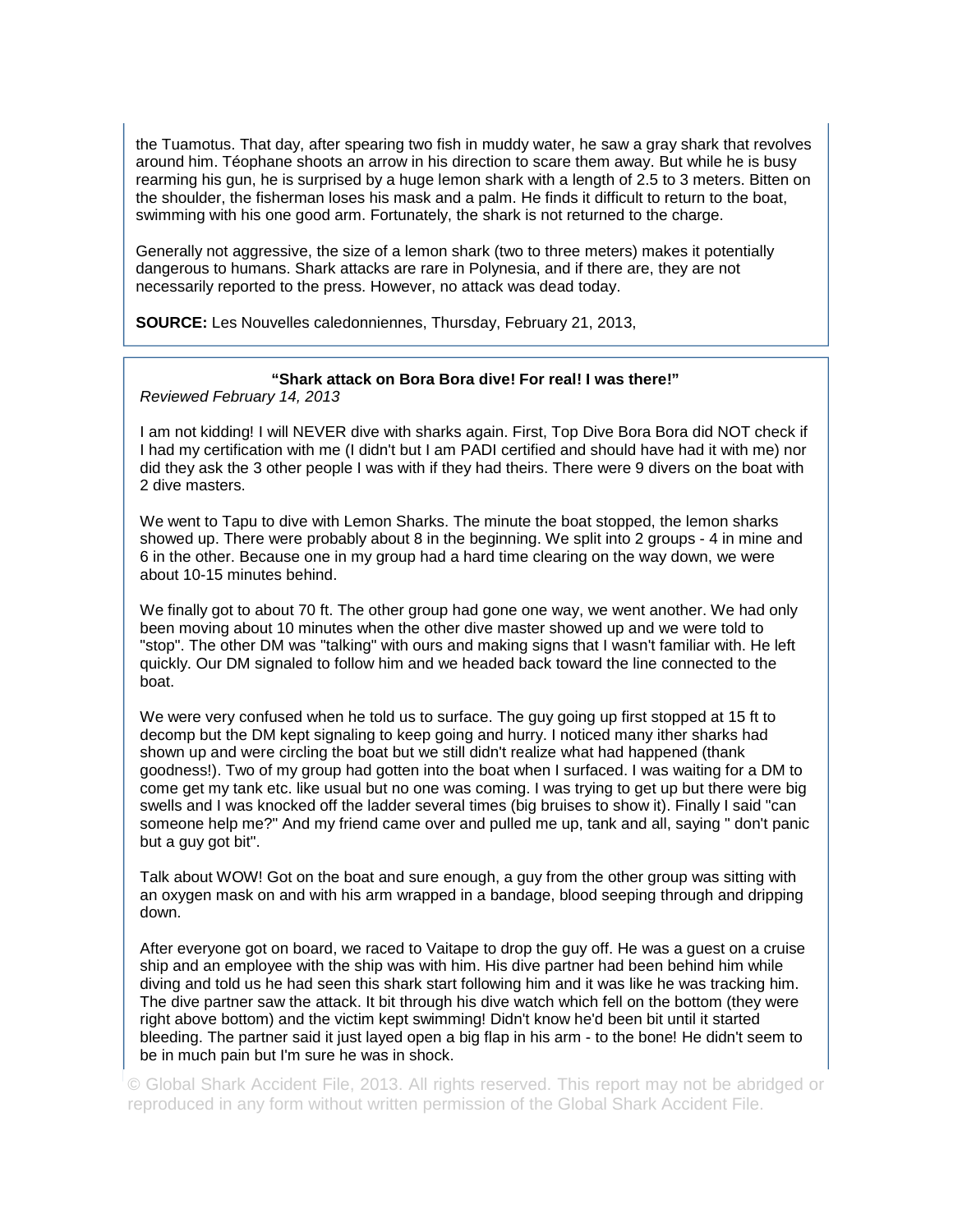After we dropped him off to be heli flighted to Tahiti, the DM's asked if we still wanted to go on our dive but INSIDE the lagoon. We all talked it over and decided to go ahead and dive. Mostly so we could get through the fear we had and not be scared to dive again. I have to COMMEND the DM's for doing a great job keeping calm and keeping us calm. They had never experienced an attack before but I have to say there was no panic from anyone on the boat and it was because the DM's and boat driver were extremely calm. Aside from the large number of divers they took at one time and that they didn't check certs, they did a great job with the emergency. The dive we finally did was a poor one - visibility was bad and fish scarce. We did see an eagle ray and that was cool. Unfortunately, almost all of the coral is dead in the lagoon and so diving isn't good so, that's my true story. I tried to find some news of it on the net but found nothing. Probably, they are keeping it quiet so it won't hurt business in Bora Bora.

**SOURCE:** http://www.tripadvisor.com/ShowUserReviews-g669130-d1939970-r152081644- TOPDIVE\_Bora\_Bora-Vaitape\_Bora\_Bora\_Society\_Islands.html